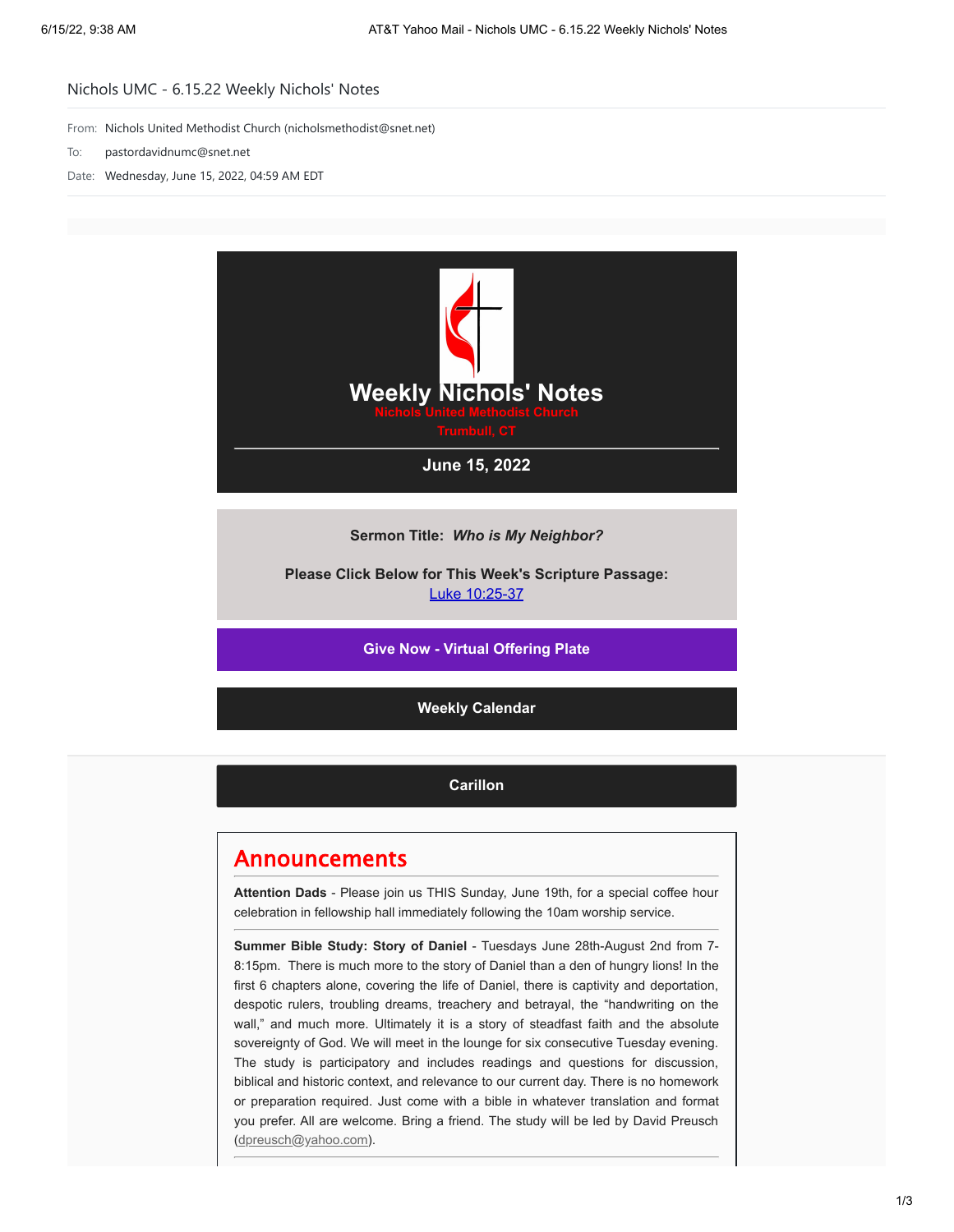**Youth Group Events** - On Friday, July 8th, *Unspoken* will be playing at Black Rock Church in Fairfield. Tickets are \$25. *Unspoken* was my very first Christian concert and they remain one of my favorite Christian bands. If you are available you should consider going. Buy tickets at the following link [https://event.attendstar.com/event/show/the-community-coffeehouse-presents](https://nicholsumc.us4.list-manage.com/track/click?u=d09532b52f4e74b81f543ac42&id=ec10372ed9&e=9e577d7e6a)unspoken/, you won't be disappointed. On Saturday, July 23rd, we are working with Habitat for Humanity. If you are 16 or older please consider volunteering with us. We are also slated for Saturday, September 24th. Sign up on this link for either or both days [http://umc.habitatcfc.volunteerhub.com/](https://nicholsumc.us4.list-manage.com/track/click?u=d09532b52f4e74b81f543ac42&id=57e1765caa&e=9e577d7e6a) Also, if you haven't heard yet, *Hillsong United* and Kari Jobe will be performing at the Bridgeport Amphitheatre on Tuesday, July 26th. Kari Jobe wrote "The Blessing", which was a very popular song during Covid. [Get your tickets here: https://www.ticketmaster.com/hillsong-united](https://nicholsumc.us4.list-manage.com/track/click?u=d09532b52f4e74b81f543ac42&id=f07f328962&e=9e577d7e6a)tickets/artist/1120451 If you have a child in 6th through 12th grade I would love to include you in my invites/updates. Our summer gatherings are always so much fun and it is the perfect time to introduce kids to youth group. For more information contact Chrissy Ferrante at [Chrissy842001@comcast.net](mailto:Chrissy842001@comcast.net) or 203-558-7848.

**Sunday Bible Study in Person** - 9-9:45am in the Judge's classroom off Fellowship Hall - This study is taught by David Preusch and focuses on the books of I & II Kings. This story begins with King Solomon and a unified powerful and influential Israel, which slowly unravels and culminates into a divided kingdom. It is relevant for us today as we live in such divisive times. This is an inclusive group study, and no preparation is required, just bring your Bible.

**Peace & Prayer: Mid-Week Time of Devotion** - Wednesdays 11:30- 11:45am - Every Wednesday Judy Lang will have a brief time of devotion and prayer via Zoom. During these unsettling times, this will be an opportunity to spend about 15 minutes centering ourselves in reflective thought and prayer. Click **Prayer & Peace** [for the link for this mid-week centering time \(it is the same link as our worship](https://nicholsumc.us4.list-manage.com/track/click?u=d09532b52f4e74b81f543ac42&id=d555a68138&e=9e577d7e6a) service **OR Dial in: (646)-876-9923, Meeting ID: 366 149 7977, Password: 35#).**

**Word & Coffee Thursdays, 9-10:00am on Zoom** - Pastor David leads a study on the book Genesis. Come and learn how it all began as we discuss these first stories of God interacting with the created world. Each week we will open in prayer, read the passage, and discuss what we have learned/questioned during our reading and reflection. All are welcome, and you may drop in (via Zoom) any week. If you would like to attend please email [pastordavidnumc@snet.net.](mailto:pastordavidnumc@snet.net) NOTE: a recorded video version will also available upon request for those who cannot attend the live session.

**Please Pray for Our Sick & Homebound...** Barbara Amsden Ruth Liptak

Judy McAllister

## **Moment for Mission**

This month our offering will assist Henderson Settlement, a Methodist mission in Frakes. Founded in 1925 by a Methodist minister, it has been a major influence in the region providing the people of Appalachia with an education as well as the means for supporting themselves and their families. The mission provides community services, a community store, youth ministries, a library, a senior and a day care center. It seeks volunteers through a VIM (Volunteers in Mission) work camp program. The pandemic has increased the demand for more assistance from the families in the area and our support is vital to helping them serve the people. Checks may be made out to NUMC and indicate Henderson on the memo line. Thank you